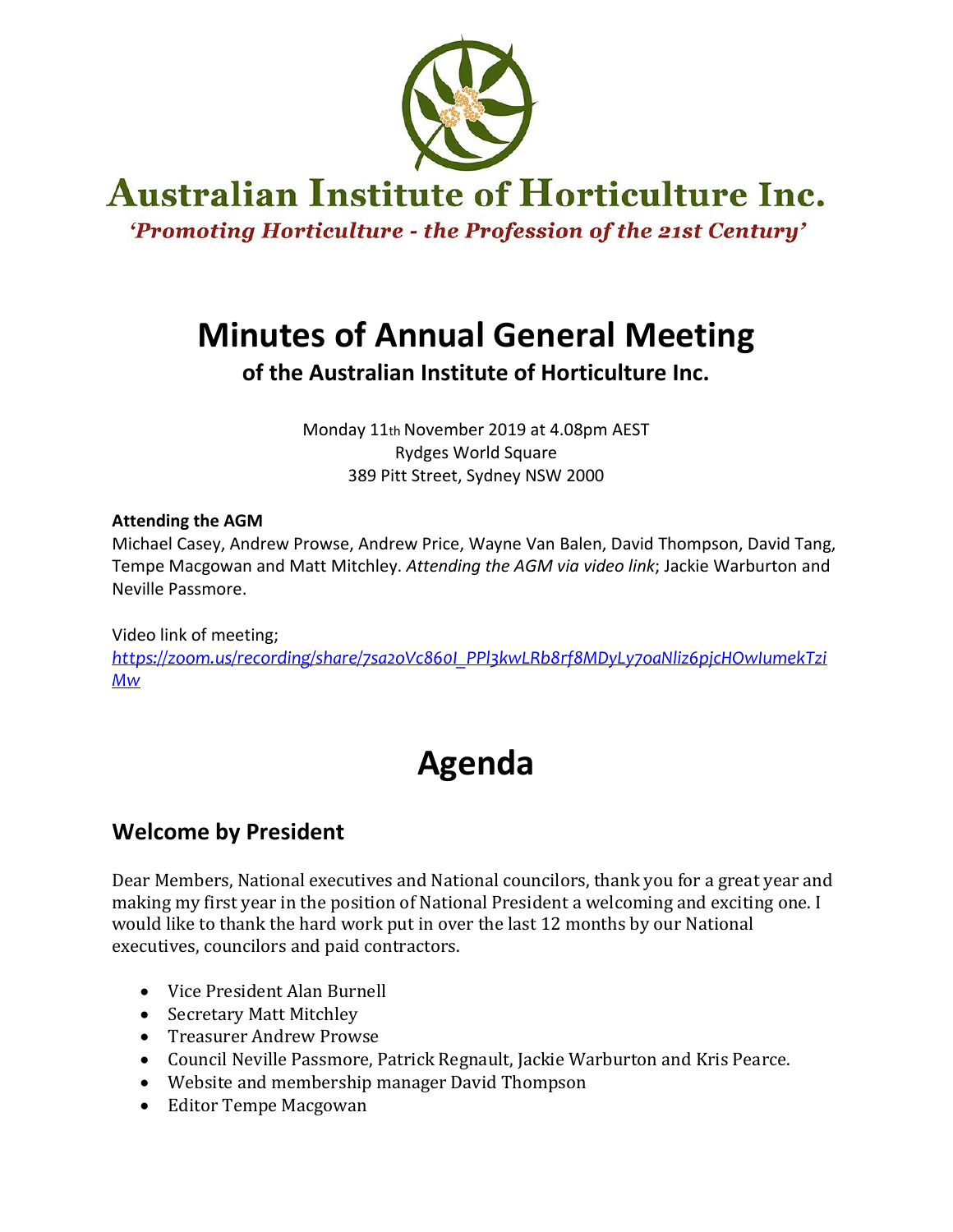- Past President and Registered Horticulturist Manager Wayne Van Balen
- Auditors AME Accountants
- Bookkeepers Notch Above

I would also like to personally thank our parting committee members Alan Burnell and Neville Passmore for their committed and hard work over the last 12 months and wish them all the very best with their works outside the AIH council.

This year we have lost two dedicated AIH past councilors and more importantly great friends. Past President Kim Morris served on the council over many years and under many titles and positions and was a fundamental part of the success of AIH. Jeanette Penklis our past Secretary and National councilor also passed away this year and her work and dedication to both AIH and Therapeutic Horticulture was inspiring. I know I speak on behalf of all members when I say that these friends of ours will be deeply missed.

Our membership has over the last 12 – 18 months increased to numbers that were indicating AIH was starting to show strength again but as of recent it has been noted that we have had a drop since the new membership calendar year commenced. We have noted this decline and outside of retirements and students being one of the reasons for nonrenewals we as a council are actively looking at new ways to address how to attract new members. Outside of the usual feedback that members were not benefitting from their membership we have taken new steps in engaging a business strategy company to assist us with steering AIH into the future with some new and exciting guidance. Growth Creators, who specialize in the 'Not for Profit' sector, will assist the National Council in identifying new opportunities and directions for the AIH to maneuver through.

On memberships, David Thompson, has proposed a new membership status that could benefit the AIH and prospective members who may find this new system a lot easier to navigate when becoming a member of our organization. I look forward to putting this to the members shortly for further discussions and feedback.

Over the last 12 months the council have engaged two new contractors to assist members with the promotion of both horticulture and their businesses. Tempe McGowan is in charge of the monthly newsletter and the social media pages which has assisted in promoting the great works of AIH and its members.

Wayne Van Balen has taken the role of Registered Horticulturist Manager and his scope of works covers auditing the CPD points of members, assisting state conveners in setting up workshops and the promotion of our Registered Horticulturists and the CPD points system to local and state governments, corporates and suppliers. Wayne and Tempe's work has been fundamental in assisting the council in ensuring we promote our members to the industry.

I want to recognize the work our Treasurer Andrew Prowse has performed managing the finances last year, a job I know takes some time and dedication. His workload budgeting the recent conference and awards has been enormous.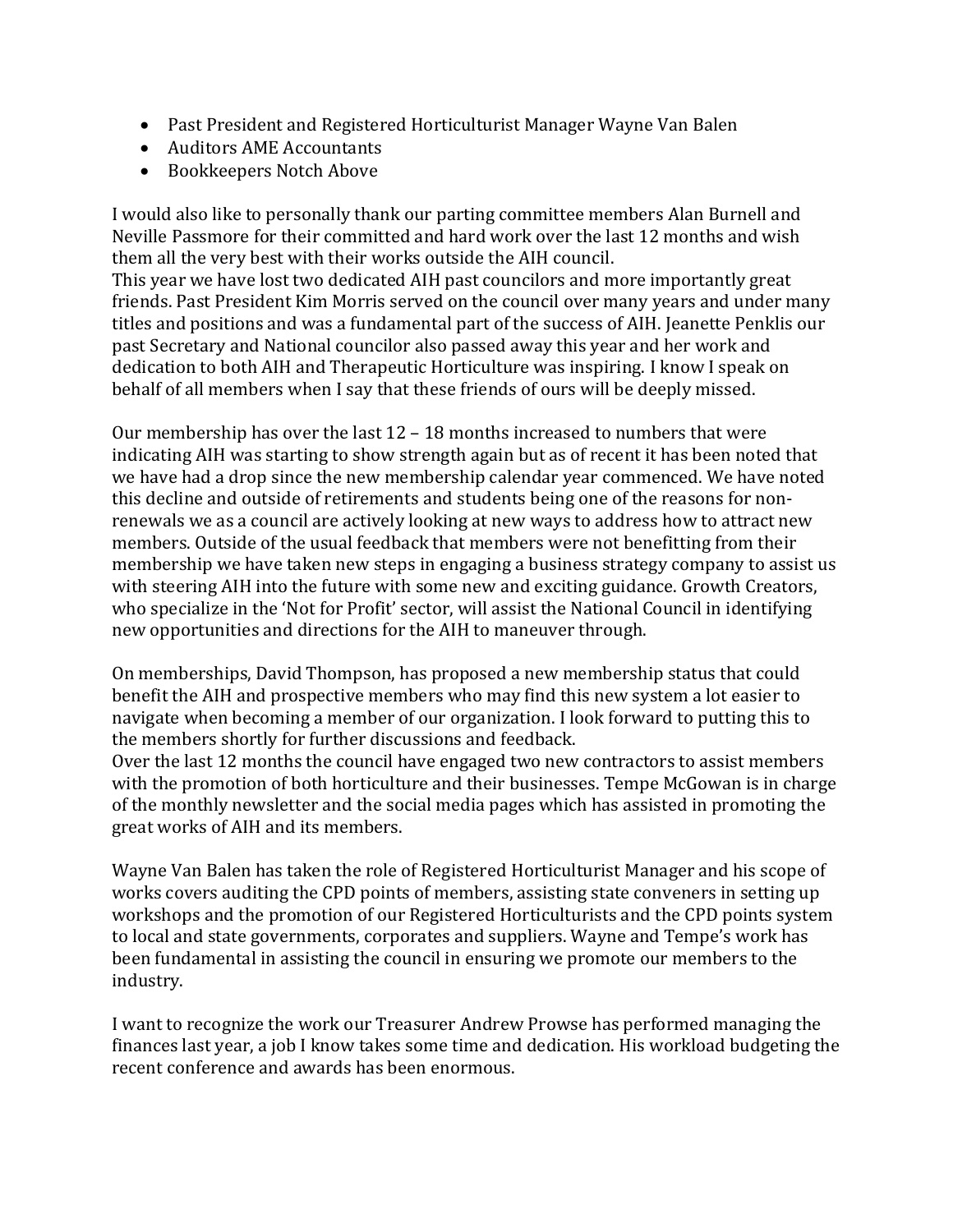Our recent conference in Perth this year was an outstanding success and I would like to acknowledge the work of Conference convener Neville Passmore who worked tirelessly over a 9 – 12-month period in putting together an extremely professional and informative conference. We had approx. 115 people attend the event and exposed them all to the great work of AIH and our many industry colleagues who presented on the day. Costsa and all involved on the day hosting our delegates are thanked for their hard work.

I also thank the hard work of the council who assisted Neville where possible. You all made the day a success. The awards night that followed up the conference was attended by just over 100 people. This year the AIH recognized the works of international professionals from South East Asia and in other various sectors of the our growing urbanscapes sector.

Again, a big thank you to all national council, past council and friend of AIH who assisted where they could to ensure we delivered a memorable awards night. 2020 will be our  $60<sup>th</sup>$ Anniversary and will be held in Sydney alongside our conference. Our conference will follow on from the similar theme as this year. All of us on the committee look forward to starting the planning of these two events to follow on from the success of this year's events.

Thank you again for the assistance this year and I look forward to year ahead.

### **Obituaries**

Past President Kim Morris and past Secretary Jeanette Penklis passed away this year. Both were on the National councilor for many years.

**Acceptance of Minutes of the AIH AGM held at Mercure Gold Coast Resort – October 2018**  Andrew Prowse and Wayne Van Balen

### **Reports and Presentations**

### **National Treasurer, Andrew Prowse**

The Institute remains in a stable and healthy financial position, in that income near on covers expenses and we have a reserve funds. This year saw a deficit of \$6,555 an increase on last year's deficit of \$1,612 (2017 was a deficit of \$13,750). It was anticipated that we would have a better outcome however a \$7,000 sponsorship that was due to arrive in early 2019 arrived in early July and almost \$10,000 of membership renewals did not arrive in until July. Total income for 2018/19 financial year was \$81,639 with cash reserves \$81,715 plus a term deposit of \$80,000.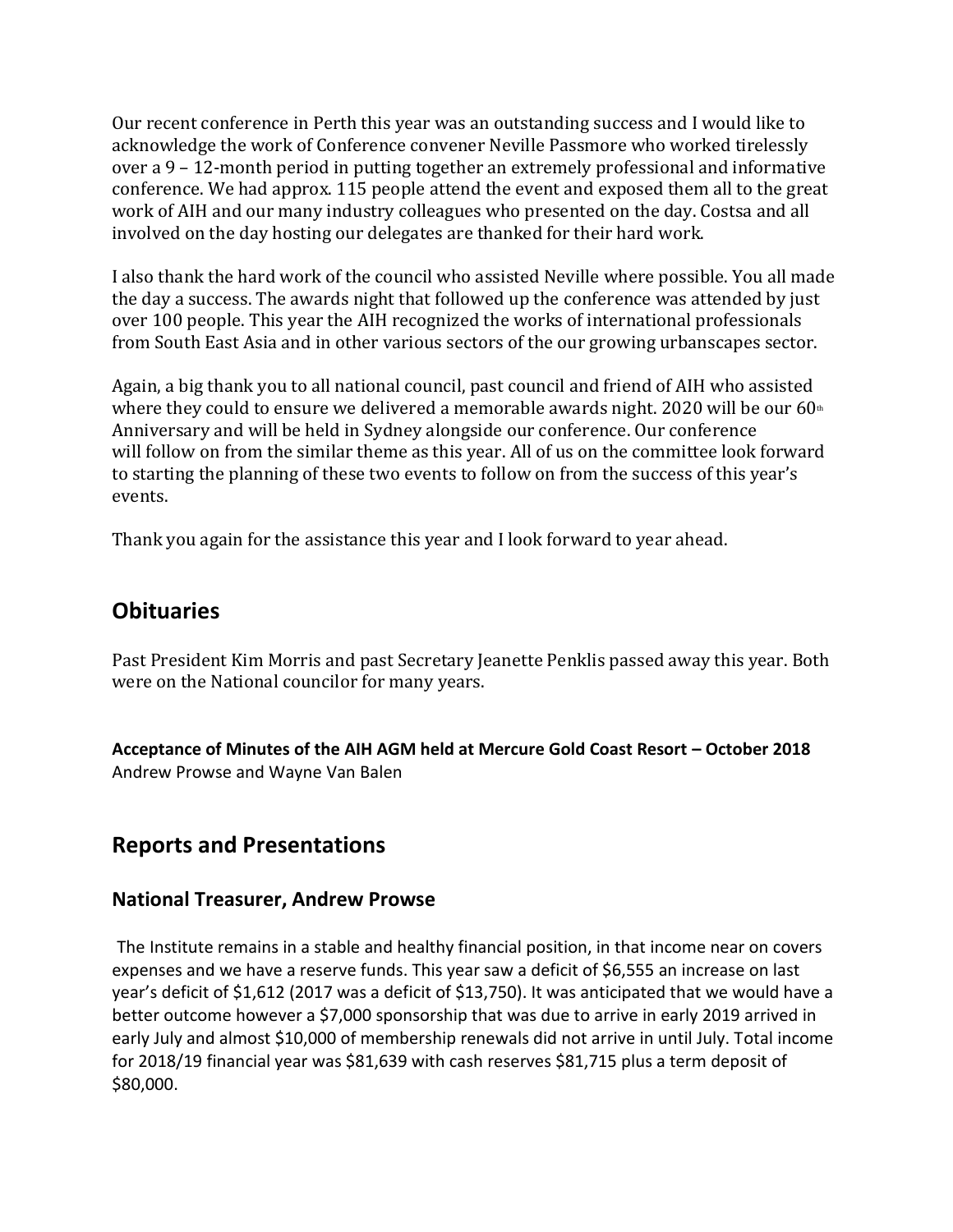Our financial position does however reflect a stagnant level of membership, that while we have a stream of new members coming through, we have a subsequent level of attrition of current members due to a number of factors such leaving the industry (economic reasons and/or retirement) and a perceived lack of value of membership. To look at addressing this we have made a decision to address this by employing part time contractors for professional assistance in attracting new members and providing a better level of service to current and future members in the areas of communications including getting industry information out to members and in continuing professional development. These 3 contractors are David Thompson for membership management, Tempe Macgowan for communications (commenced May 2019) and newsletter and former AIH President Wayne van Balen as CPD Manager including sponsorships (commenced June 2019). These positions had been held in previous years but had been vacant for the last few years.

We have also embarked on a review of the current structure, membership and activities by engaging a marketing firm Growth Creators whom will prepare a Growth Directions Report for us within the next few weeks. This will look at our industry position, membership make up, members services and our CPD activities. The 2019 Awards & Conference Weekend held in Perth was a very well attended event and brought in an income of \$36,546. Expenses are still being finalised. Many thanks to Neville Passmore for the bringing that event to a success and David Thompson in the coordinating the bookings for both our event and that of the associated conference held by Therapeutic Horticulture Australia.

The auditor's management report refers to payments not substantiated – these where several travel related receipts such as taxis and charges from airlines for carbon tax offsets. We have now an arrangement with Flight centre Corporate to help save on the complexity of booking travel and tracking and forwarding various airlines and accommodation emails. Other practices introduced include refining procedures regards membership invoicing and payments between our bookkeepers Notch Above and David Thompson and thanks to both companies for their coordination. We have also had a focus on a suite of sponsorships with Wayne van Balen to better coordinate that part of our income, especially looking at what smaller sponsors can come on board either with CPD events or the Awards night.

Our major sponsors remain Botanic Nurseries in NSW and Fitzpatrick's Insurance Brokers in Victoria and their valued assistance is appreciated.

At the AGM I will be passing the Treasures' role over to Andrew Price who has previously served in this position and had overseen the updating and shift of our system to the Xero accounting package with our bookkeepers.

### **Post Conference Report, Neville Passmore**

The decision to go to Perth for conference 2019 was taken in October 2018. The plan was to combine with Therapy Horticulture Australia to run two conferences side by side and save time and effort with venue selection, share speakers and make for economies in terms of bus trips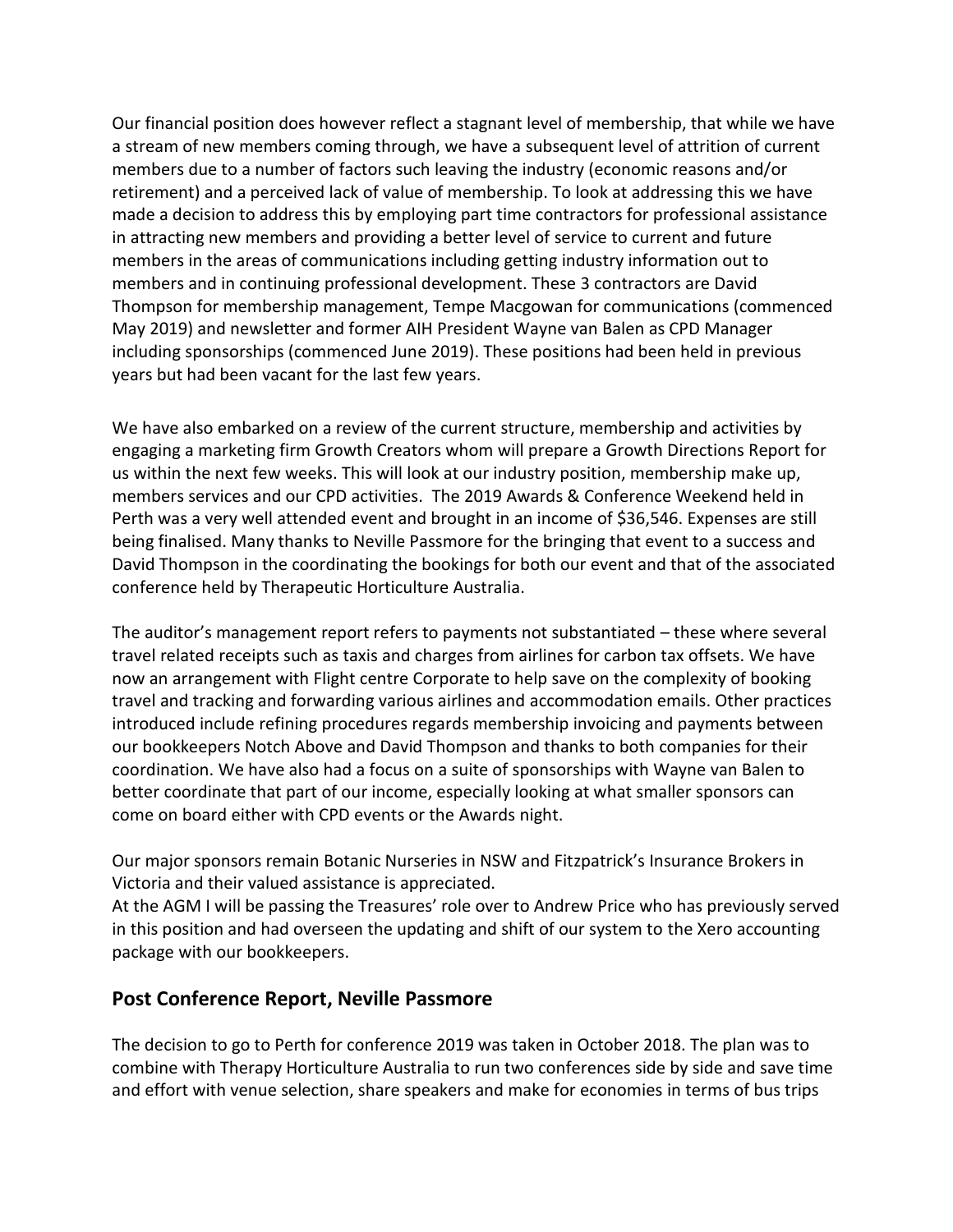and marketing. Timing of conferences to coincide with the wildflower season in Perth made additional attractions for visitors. The overarching goal of the AIH conference was expressed in the by-line "Horticulture and Humanity". It was to demonstrate to horticulturists the vital roles that our profession can bring to the nation and for that matter the world as we stare down climate change, soil degradation, food and water security, as well as the sixth great extinction event.

One of the real triumphs of the day was in securing ABC Gardening Australia's Gold Logie winning Costa Georgiadis as master of ceremonies. Costa brought enthusiasm, humour, gravitas and a keen horticultural ear to conference. He was a hit with the 25 horticultural students from the South Metropolitan TAFE.

Also, from Gardening Australia, Clarence Slokee was in town to receive an award at the AIH Awards Night. Clarence offered an 'Acknowledgment to Country' to conference with a standing "Whooop" to set the day off to a rousing start.

WA's minister for Transport, Planning, Livable Neighborhoods and Metronet Rita Saffioti officially opened the conference with a detailed plan for extending public transport around Perth in combination with the creation of livable neighborhoods using Metronet stations as hubs for intense urban densification. Costa tellingly observed the fact we had the minister opening conference says that horticulturists are being heard.

The pattern for the rest of the day was set with the first of 5 keynote speakers which was followed up with breakout sessions to further explore the vital topics in greater depth with additional speakers adding flesh to the bone.

Graeme Sait looked at the Anthropocene Era when Man's hand for the first time is a major driver of earth's systems. The threats to humanity are many as are the opportunities for horticulturist to make a difference so this was a story with hope.

The 202020Vision project is within a few months of its first target date. Carole Fudge, a decade long member of the Industry Advisory Committee that determines the spending priorities of the Nursery Industry Pot levy funds showed how the 202020vision program had made a massive impact on Local Government in every corner of the country to promote the need for serious tree preservation and replanting.

Professor Peter Newman shared his vision of biophilia, Nature so close that we can smell it, admire it and include its greening influence in our daily lives. How to get a daily dose of biophilia was the title of his address which highlighted the work being done in Singapore and Perth to make our homes suburbs and cities not just livable but places we want to visit.

Professor Lyn Abbott is a soil scientist and her life's work is now in the spotlight around the world as we turn the DNA microscope on the goings on under the surface of soil.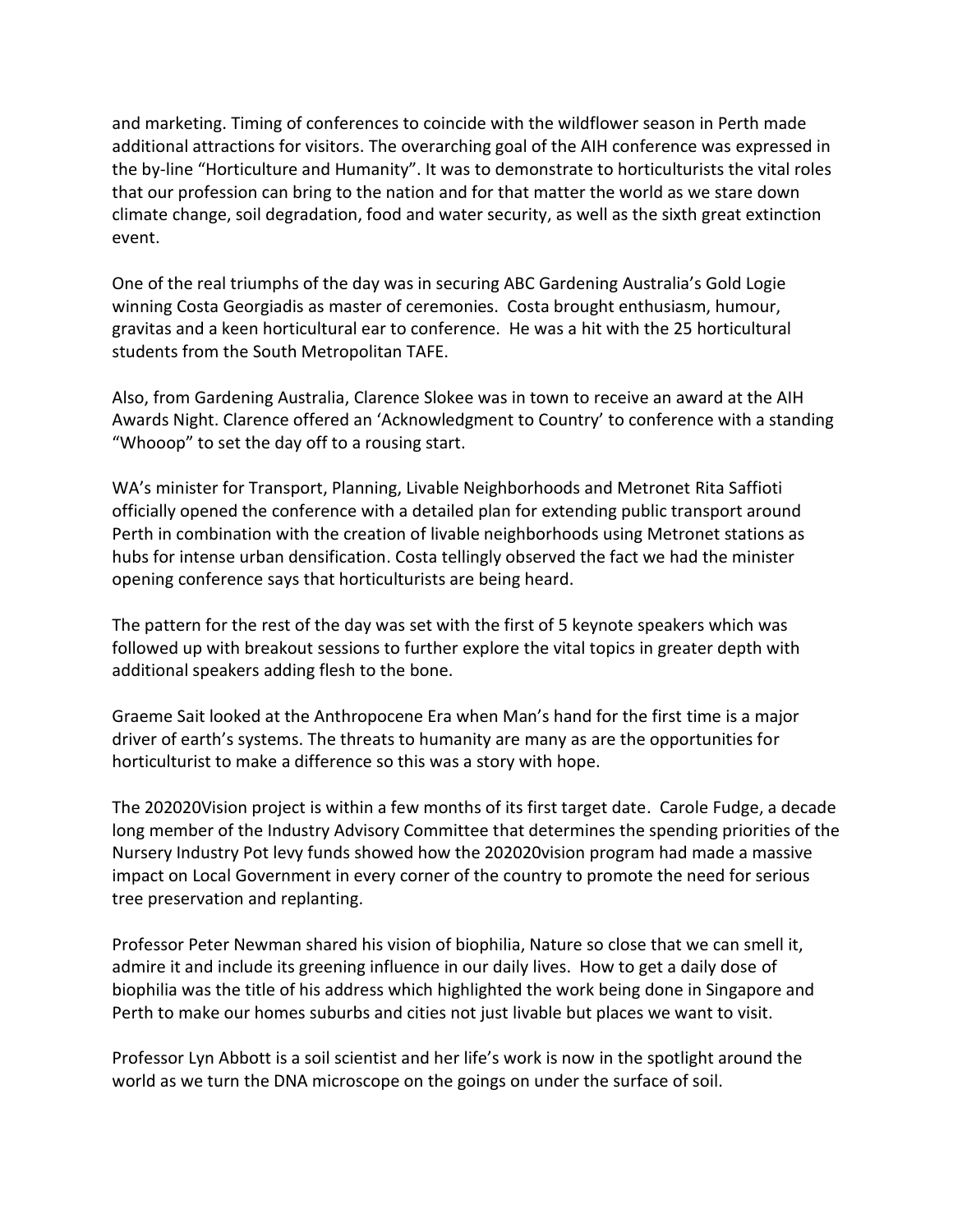Bio stimulants are the fastest growing segment of plant nutrition in the world at the moment and we need to absorb and take on this new knowledge.

Food security was the topic of Graeme Sait's second address. Horticulturists play a pivotal role in food production and Australia has been challenged to be the food basket of Asia. We are also challenged to grow more nutritious food for all in a way that doesn't destroy soil carbon which is all about the integrity of all plant growing systems.

Professor Steven Hopper is one of the world's great botanists and his presentation about new insights into revegetation of 'Kaat' landscapes borrows deeply from Aboriginal knowledge of "country". The high country of South West WA is some of the most inhospitable territory not only for humans but even plants, yet it is home to a disproportionately large number of rare and endangered plant varieties. Insights gained from his study have been used to revegetate and rehabilitate ancient landscapes in South America that were previously doomed to fail.

Breakout sessions shed further horticultural light on subjects as diverse as "Practical tree root management in urban environments", "Canopy cover - what's happening in WA's local government areas", "City greening and connections to wildlife - Singapore's example", "Successful rooftop gardens and green walls in WA's climate", "Where is water coming from for green space in the future?", "A new twist on soil carbon - An answer for the Anthropocene", "Shaping the future of sustainable food production in WA - an example for the nation", "Tucker Bush and Bindi Bindi Dreaming - a new partnership linking traditional Aboriginal foods", "Linkages - a vital strategy to overcome biodiversity collapse", "Rescuing rare, recalcitrant and endangered plants for rehabilitating disturbed landscapes including mine sites" and "Horticulture on the Wild Side - Wetland filtering of hydrocarbon pollution project Oman".

These breakout sessions covered an enormous breath of subject matter and well run concurrently. It's fair to say that we managed to squeeze two days of conference into one as a result.

Feedback from conference delegates was overwhelmingly positive a number were complaining of 'brain fag' at the end of the proceedings. I am very grateful for speakers who gave permission to mount their presentations on the AIH website so both delegates and others can get a feel for the guts of the day with no pressure.

## **Confirmation of Election of Office Bearers**

Current members of the National Executive are;

- President Michael Casey
- Vice-President Alan Burnell
- Treasurer Andrew Prowse
- Secretary Matt Mitchley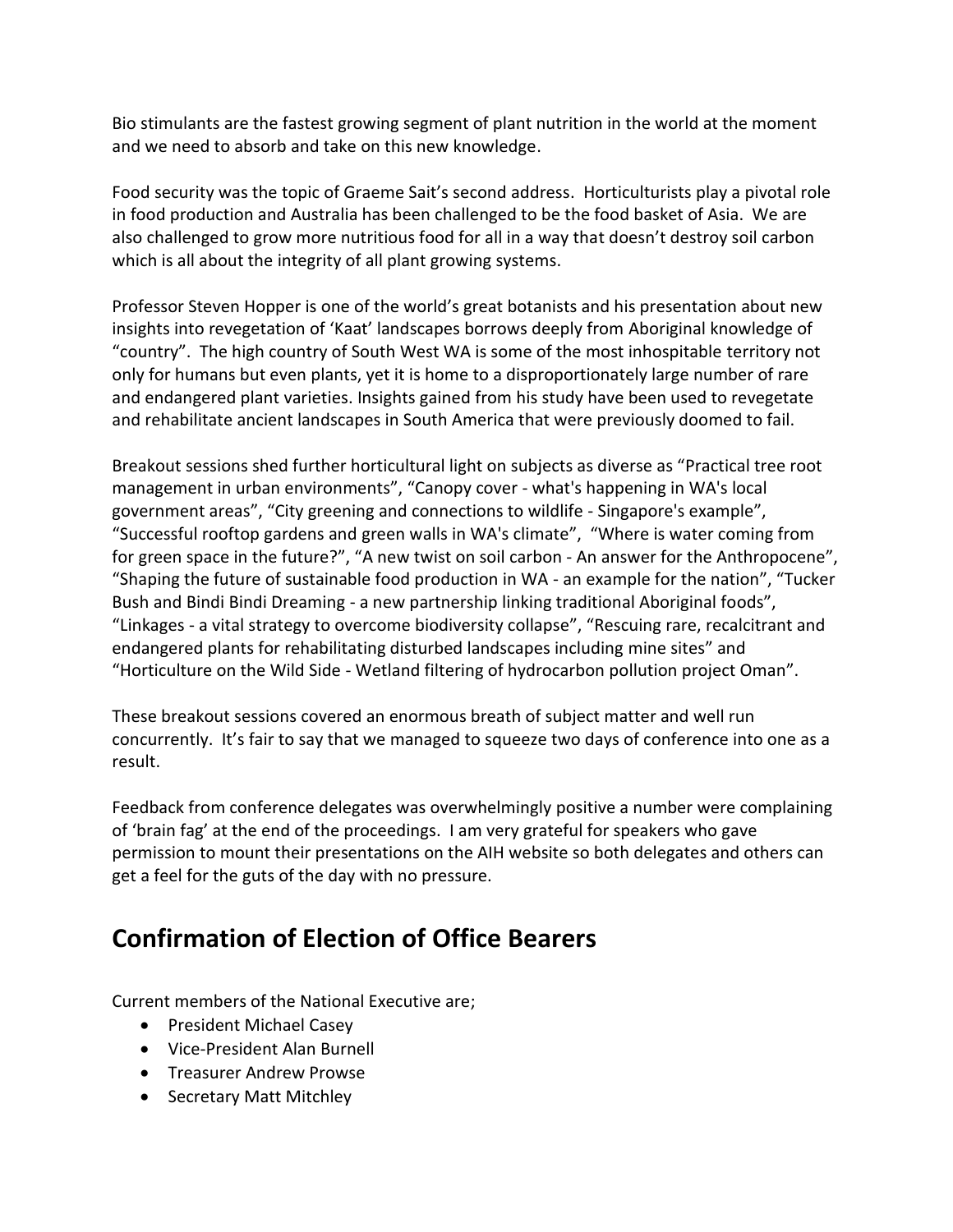Current members of the National Council are;

- Patrick Regnault (NSW)
- Jackie Warburton (ACT)
- Neville Passmore (WA)
- Kris Pierce (NSW)

2019 is the election year for the positions of Vice-President and Treasurer and subsequently Alan Burnell and Andrew Prowse retired from these positions.

Nominations where called for the positions of Vice-President and Treasurer.

Only one nomination was received for either position thereby an election by member voting is not required and the following persons will be confirmed as Office Bearers:

- Vice President Andrew Prowse
- Treasurer Andrew Price

The position of President was called from the floor at the 2018 AGM and Michael Casey's acceptance of this position will be confirmed at the 2019 AGM along with the acceptance of Matt Mitchley as Secretary after the death of Kim Morris. 2020 will be the election year for President and Secretary.

National Councilors are a yearly appointment and three nominations where received:

- Patrick Regnault (NSW)
- Jackie Warburton (ACT)
- Kris Pierce (NSW)

These persons will be confirmed as Councilors.

Thank you to retiring members of the Council Alan Burnell and Neville Passmore.

## **Membership structure**

### **Web and Membership Management Report 2018-2019 by David Thomson**

Black Stripe provides digital and member engagement services for the Australian Institute of Horticulture. This encompasses web content management, customer records management and member services from prospecting through the member life cycle to retirement.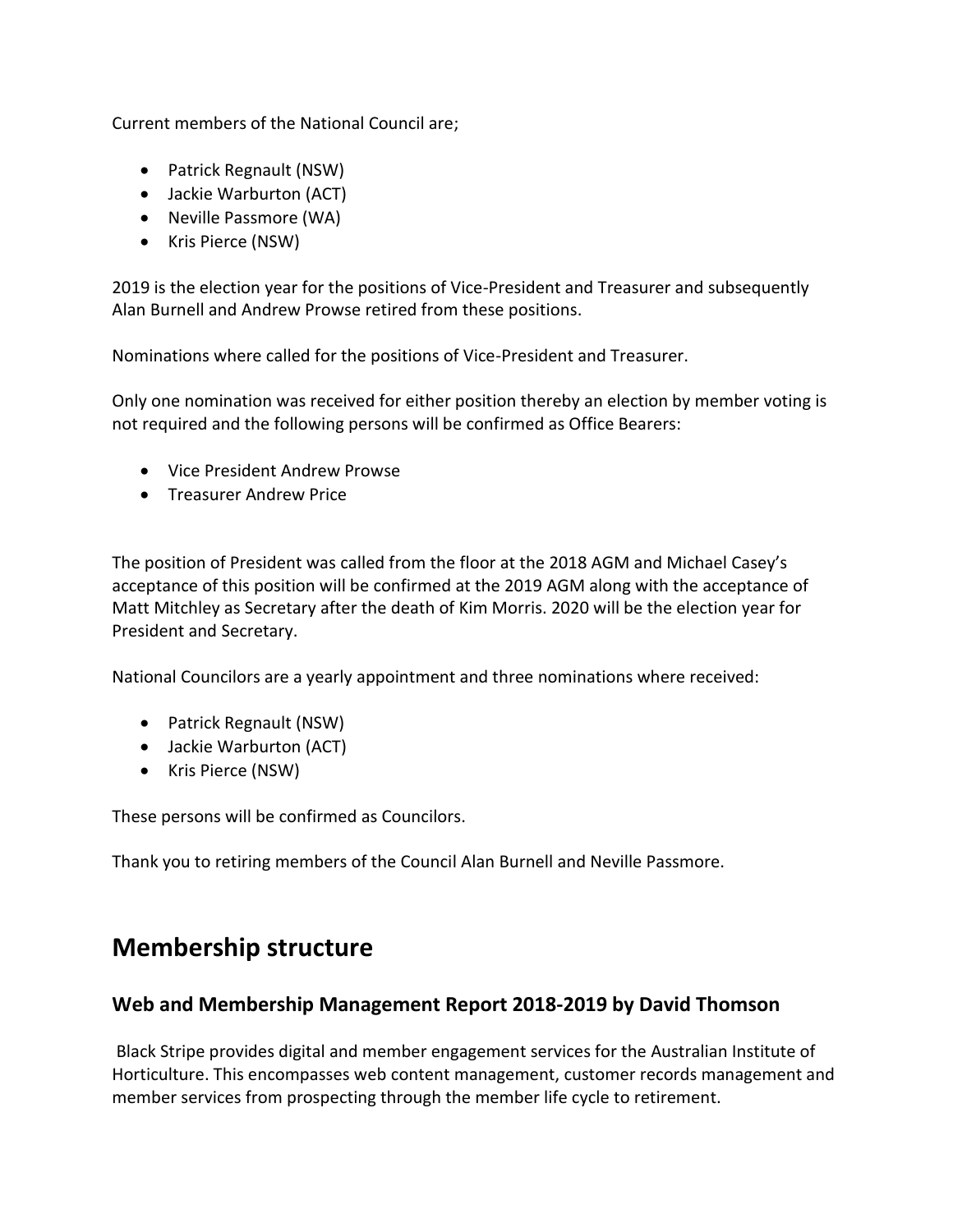Black Stripe works with the National Council and Regional Convenors, the Registered Horticulturist manager, the Communications Manager and Notch Above to deliver a complete member experience that aims to make membership valuable and worthwhile. The AIH website www.aih.org.au is the Institute's primary real estate for showcasing the member experience. Rebuilt in 2018, the website has proven its worth in providing the connection between the face of the Institute and member management. Black Stripe manage loading of events and booking systems, media stories, member profile records across multiple systems, email newsletter distribution and the membership renewal process.

Black Stripe has produced new brochure designs, new certificate designs and redesigned the systems used to manage member records with much higher accuracy now in place as to the numbers and status of current versus lapsed members.

#### **Memberships Report 2018-2019**

Overall, AIH is bringing in new memberships and the level of interest in memberships has been sound. The level of renewal of paid memberships is around 85-90% which reflects the level of loyalty of goodwill for the Institute. However most of the growth is either free students (who have high turnover rates) or lower-priced memberships (Graduate and Associate) with some transition to retired members.

#### **Highlights Of 2018-2019**

• Members and guests have enjoyed amazing events, with unique showcase events held in Sydney, Northern NSW, WA, Queensland and the ACT. Topping it all off was the incredible WA conference experience.

• The membership experience has been strengthened at all levels and this is reflected in the ongoing loyalty of members to renew and participate in the life of the AIH.

• The Registered Horticulturist program is well-established and has been demonstrated to add value to the businesses of RH members with some excellent examples of advocacy with the MAIH RH post-nominals.

• The website has performed really well with an excellent ability to manage memberships, member content and showcase AIH content with style and connect with social media and the newsletters.

• The membership management has gone well interacting with Notch Above and the new process to invoice members.

Growing the membership levels has been a significant challenge with the following issues identified:

• High pricing points relative to other horticultural associations

• Significant entry barriers through joining fees, documentation required and the question of pro-rating memberships outside of the 1st July to 30th June renewal.

• Lack of clear value narrative around being a member, differentiation between membership levels and role of AIH in industry.